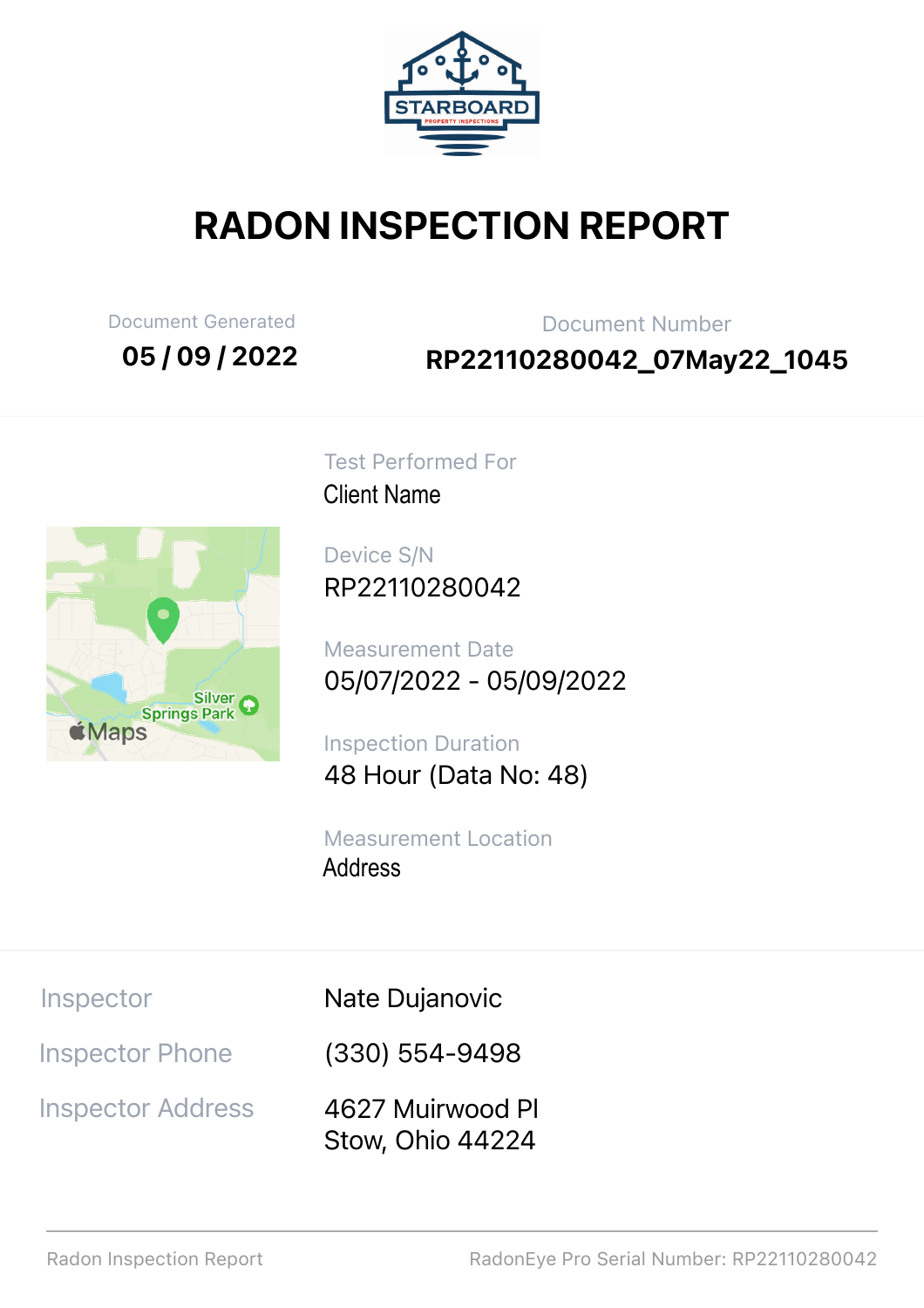### MEASUREMENT ENVIRONMENTS

The reported results indicate that radon levels in the building tested are below the U.S. EPA action level of 4.0 pCi/L. Your 48 hour overall average results were 3.5 pCi/L. The EPA suggests that you may want to test again in the future to ensure that radon levels remain below the action level. If the building tested uses water from a private well, you may wish to consider testing for radon in water. If you have any questions, please don't hesitate to reach out by emailing us at starboardinspections@gmail.com or calling/texting us at (330) 554-9498.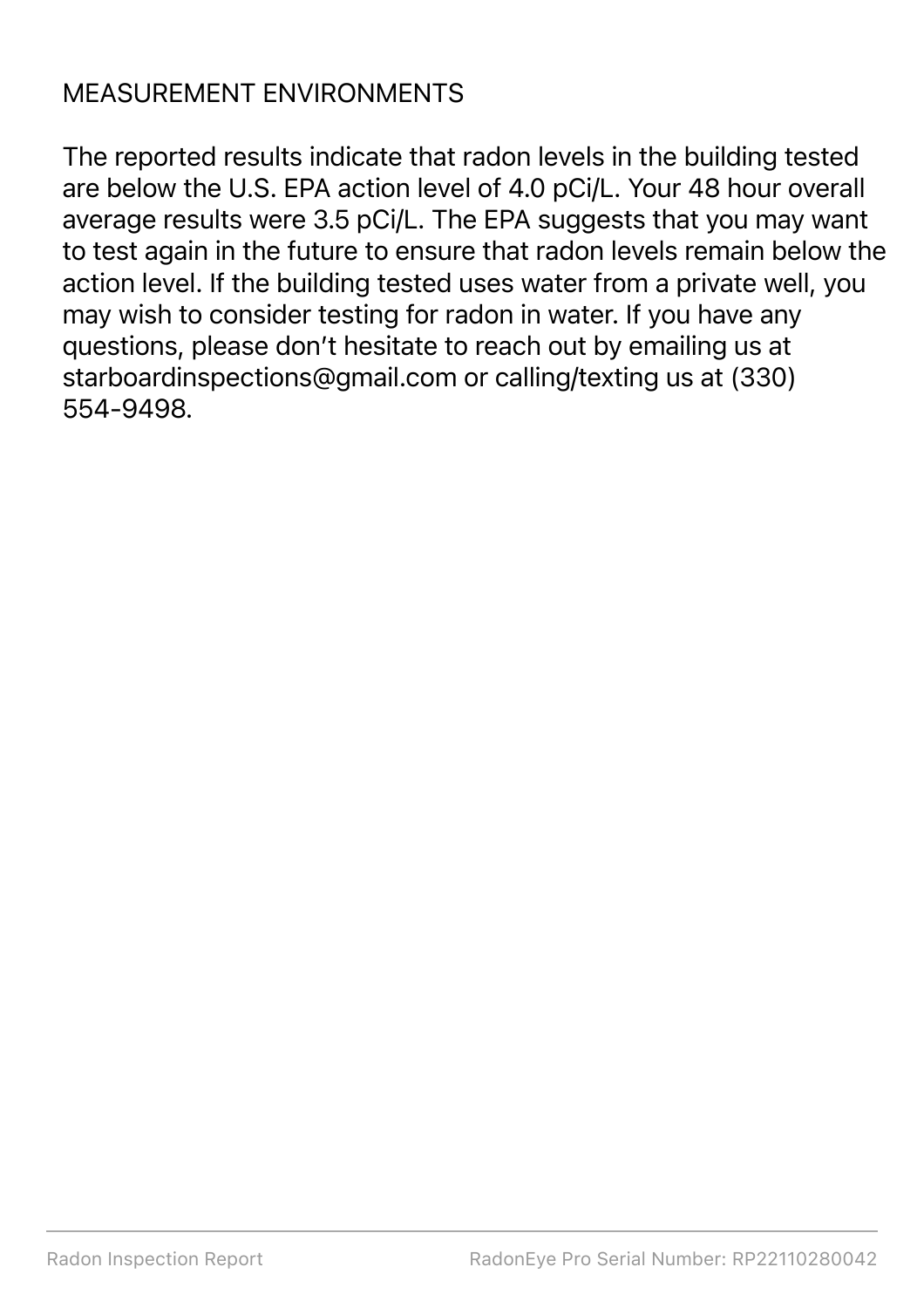#### Test Started

Test Ended

Inspection Duration

48 Hours

Calibrated

10/28/2021 10:29

Wait Time

0 Hours

Radon Concentration Max

4.9

Radon Concentration Min

2.4

Overall Avg

 $3.5$ 

EPA Protocol Average

#### 3.4

*NOTE: The calibrated EPA average excludes the first 4 measures to follow EPA Protocol*

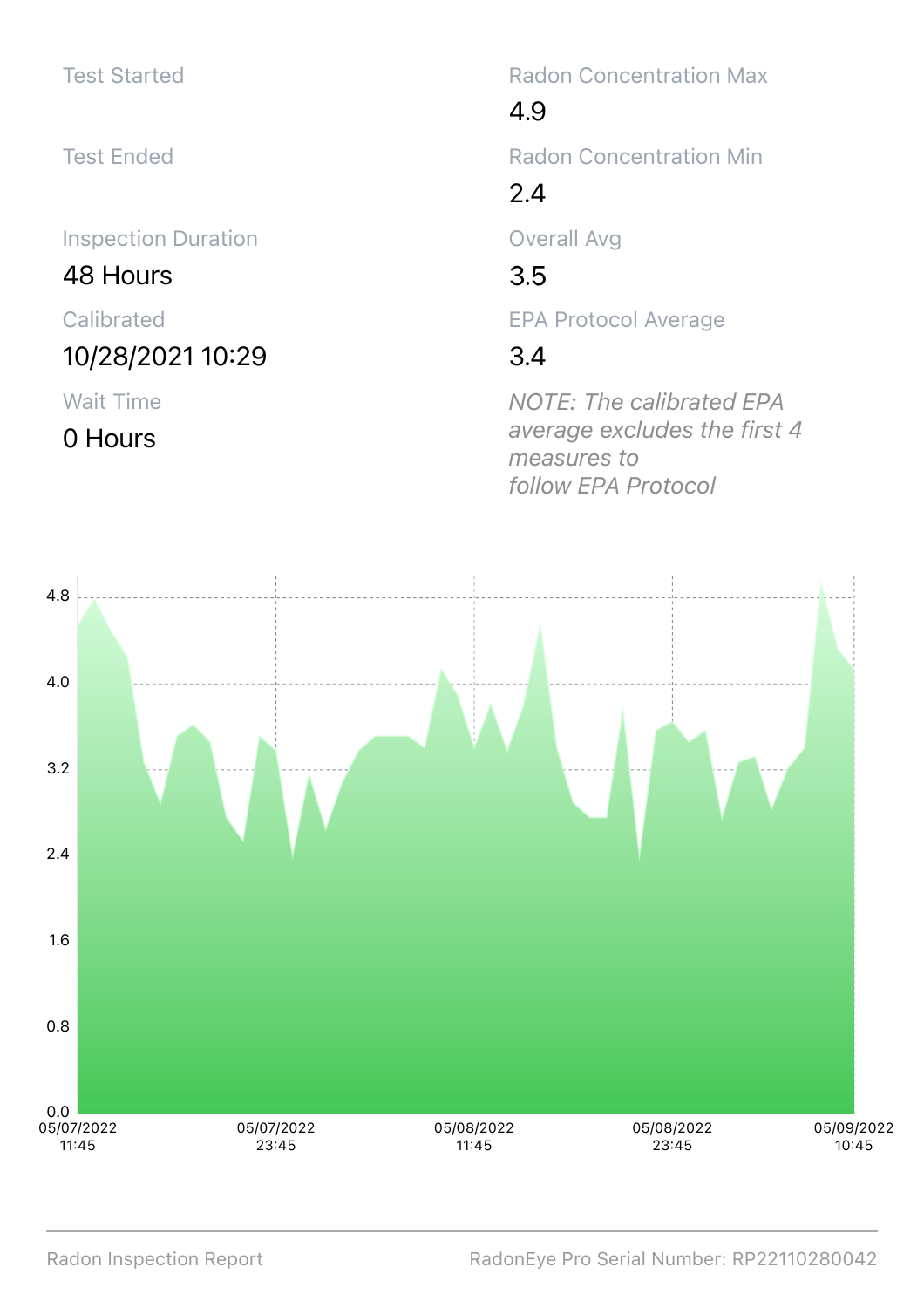#### COMMENTS

There is an uncertainty with any measurement result due to statistical variations and other factors such as daily and seasonal variations in radon concentrations due to changes in the weather and operation of the dwelling as well as possible interference with the necessary test conditions that may or may not influence the results. The test is for diagnostic purposes only.

We recommend that the dwelling be retested in each of the following cases whether or not the dwelling has been mitigated:

\* Occupancy by a new owner

\* Long term test should be made within two years of the system activation and at five year intervals thereafter

- \* A new addition is added
- \* An alteration is made that could change the ventilation pattern
- \* Significant nearby construction blasting or earthquakes occur
- \* Changes are made or happen to an installed mitigation system